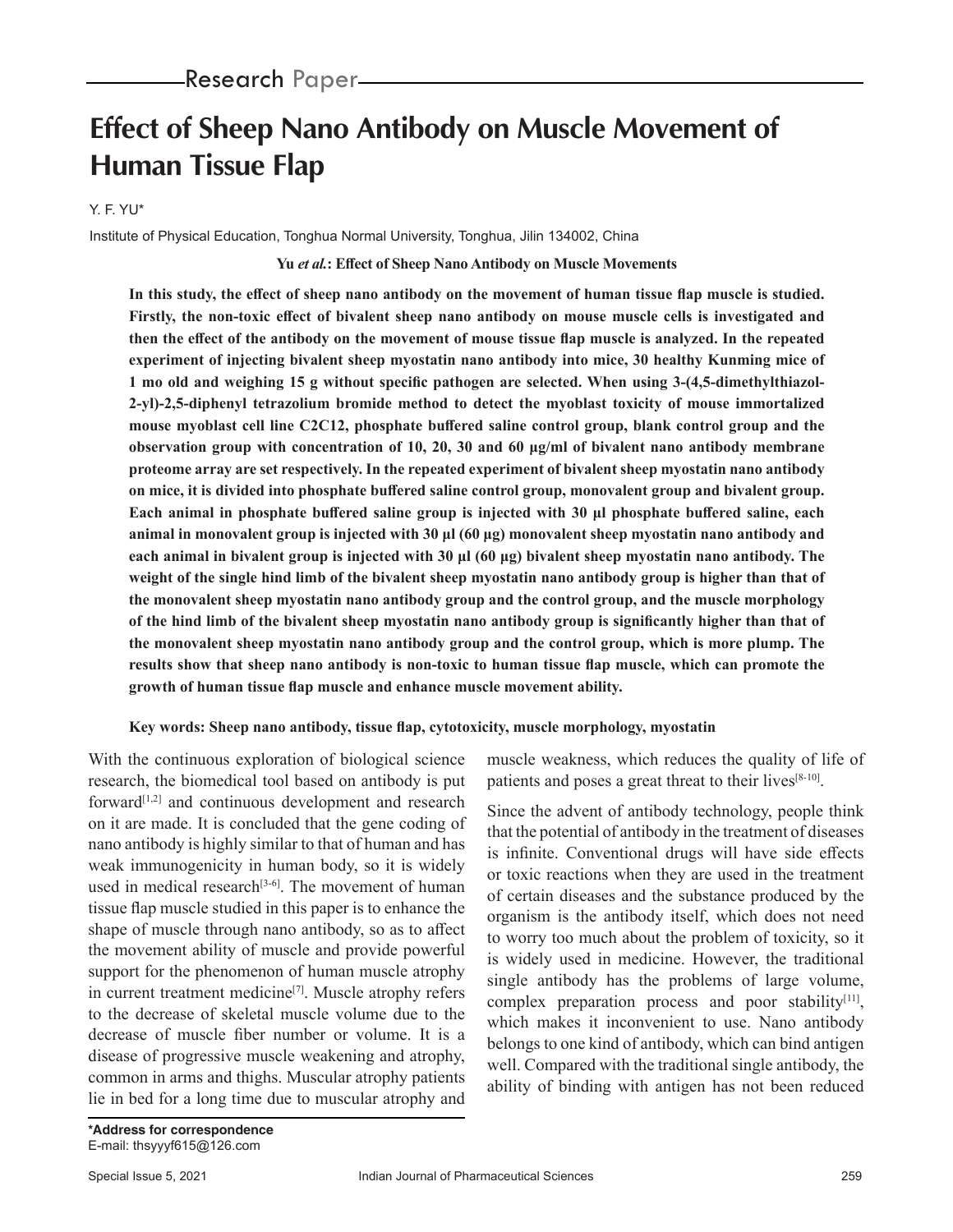and it can replace the traditional single antibody to bind with antigen. In addition, nano antibody also avoids the shortcomings of the traditional single antibody. Nano antibody has small amount of components, high water solubility and stability, and is easier to use in medicine. In addition, Myostatin (MSTN) is widely studied in medicine and zoology. MSTN can promote the development and growth of animal skeletal muscle, improve the atrophy of animal muscle and promote the growth and development of animal muscle. Therefore, this paper studies the bivalent sheep MSTN nano antibody, which combines MSTN and nano antibody technology. Through experiments, it is verified that the bivalent sheep MSTN nano antibody is safe, non-toxic and has a high effect on promoting muscle growth, providing an effective basis for the treatment of muscle atrophy symptoms[12,13].

There are many pathological muscle atrophy phenomena in medicine, for example, after amputation of lower limbs, the victory environment and mechanical environment of muscle tissue have changed significantly, the growth of muscle and the adaptability of the stump have been greatly affected, long-term development will lead to the phenomenon of muscle atrophy of the stump, which has a great impact on muscle strength, sports and daily life ability. Therefore, how to slow down muscle atrophy and restore exercise ability has become a very concerned problem in the field of medical rehabilitation.

In order to save the life of patients with muscle atrophy and improve their quality of life, bivalent sheep nano antibody is used in this paper, which affects the shape and weight of limb muscles, so as to gradually restore the muscle shape of patients with muscle atrophy and improve their muscle movement ability. Moreover, through the experiment, bivalent sheep nano antibody has high safety and low side effects after long-term  $use^{[11]}$ , so it can be used in medicine to treat muscular atrophy symptoms and improve the movement ability of muscles.

## **MATERIALS AND METHODS**

## **Materials:**

**Experimental animals:** 30 Kunming mice are bought from Xinjiang Medical University. These mice are 1 mo old, with a weight of 15 g, healthy without specific pathogens.

**Reagents:** Main reagents used in this study are given in Table 1.

**Instruments:** Main instruments used in this study are given in Table 2.

| <b>Reagents</b>                                                          | Source                                                             |
|--------------------------------------------------------------------------|--------------------------------------------------------------------|
| Concentrated 3,3'-Diaminobenzidine (DAB) color developing<br>kit         | Purchased from Beijing Zhongshan Jinqiao Biotechnology<br>co., Ltd |
| DMEM cell culture medium                                                 | Purchased from Gibco                                               |
| Fetal Bovine Serum (FBS)                                                 | Purchased from Gibco                                               |
| Cell culture plate                                                       | Purchased from NUNC Denmark                                        |
| Protein molecular weight Marker                                          | From MBI Fermentas                                                 |
| Rabbit anti-MSTN polyclonal antibody                                     | Purchased from Abcam                                               |
| Sheep rabbit Immunoglobulin G (IgG)-Fluorescein<br>isothiocyanate (FITC) | Purchased from Beijing Zhongshan Jinqiao Biotechnology<br>co., Ltd |
| Restriction endonuclease (EcoRI) enzyme                                  | From Takara                                                        |
| Restriction enzyme Notl                                                  | From Takara                                                        |
| T4 ligase                                                                | From Takara                                                        |
| Taq polymerase                                                           | From Takara                                                        |
| <b>DNA Maker</b>                                                         | From Takara                                                        |
| Deoxynucleotide triphosphates (dNTPs)                                    | Purchased from Beijing Tiangen Biochemical Co., Ltd                |
| Protein prestaining marker                                               | Purchased from Beijing Tiangen Biochemical Co., Ltd                |
| Western blot color development kit                                       | Purchased from Beijing Tiangen Biochemical Co., Ltd                |
| Membrane sealing fluid                                                   | Purchased from Beijing Tiangen Biochemical Co., Ltd                |
| Murine antihistidine his monoclonal antibody                             | Purchased from Beijing Tiangen Biochemical Co., Ltd                |
| Alkaline phosphatase labeled sheep anti-mouse IgG                        | Purchased from Beijing Tiangen Biochemical Co., Ltd                |

## **TABLE 1: MAIN REAGENTS**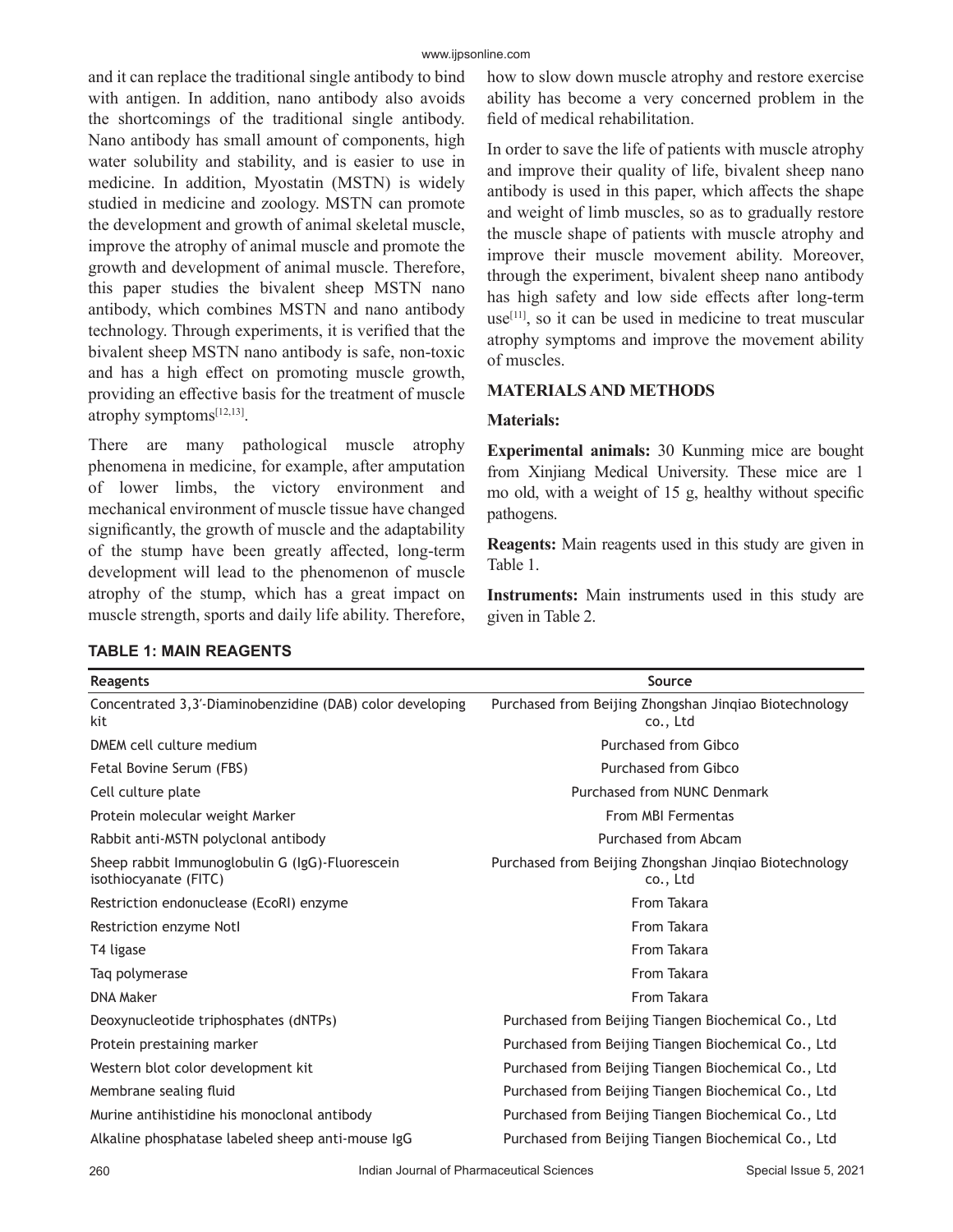| Nickel (NI) column                               | General Electric (GE) corporation                                                                                            |
|--------------------------------------------------|------------------------------------------------------------------------------------------------------------------------------|
| Agarose gel recovery kit                         | Purchased from Beijing tiangen biochemical co., LTD                                                                          |
| Small plasmid extraction kit                     | Purchased from Beijing Tiangen Biochemical Co., Ltd                                                                          |
| Low melting point agarose                        | Purchased from Shanghai Sangon Biological Engineering Co.,<br>Ltd                                                            |
| Sodium dodecyl sulfate (SDS)                     | Purchased from Shanghai Sangon Biological Engineering Co.,<br>Ltd                                                            |
| 30 % acrylamide solution                         | Purchased from Shanghai Sangon Biological Engineering Co.,<br>Ltd                                                            |
| pH 8.8                                           | Tris (hydroxymethyl) aminomethane hydrochloride (Tris-HCl) Purchased from Shanghai Sangon Biological Engineering Co.,<br>Ltd |
| Tris-HC1 pH 6.8                                  | Purchased from Shanghai Sangon Biological Engineering Co.,<br>Ltd                                                            |
| WB color liquid                                  | Purchased from Shanghai Sangon Biological Engineering Co.,<br>Ltd                                                            |
| Restriction enzyme Sfi I                         | Purchased from New England Biolabs® (NEB)                                                                                    |
| Anti-M13 antibody (Horseradish peroxidase (HRP)) | Purchased from Abcam                                                                                                         |
| Anti-E tag antibody (HRP)                        | Purchased from Abcam                                                                                                         |
| Goat Anti-L1ama IgG (H&L) (HRP)                  | Purchased from Abcam                                                                                                         |

#### **TABLE 2: MAIN INSTRUMENTS**

| <b>Instruments</b>                           | Source                                                   |
|----------------------------------------------|----------------------------------------------------------|
| Inverted microscope                          | Nikon                                                    |
| Fluorescent microscope                       | Nikon                                                    |
| Digital camera                               | Sony                                                     |
| Disposable syringe                           | Henan Shuguang Jianshi Medical Equipment Group Co., Ltd. |
| Polyacrylamide gel electrophoresis apparatus | Dyy-7c                                                   |
| Intelligent protein purification system      | <b>AKTAXROSS</b>                                         |
| Constant temperature table                   | Thermo                                                   |
| Ultra-low temperature refrigerator           | Sanyo                                                    |
| Cell ultrasonography                         | $JY92 - II$                                              |
| Hq-60 vortex mixer                           | Norinco                                                  |
| Enzyme standard instrument                   | Tecan                                                    |
| Electric thermostatic nutrition box          | HP-9052                                                  |
| Super clean table                            | <b>ESCO</b>                                              |
| Constant temperature decolorizing table      | <b>Hwy-100B</b>                                          |

#### **Methods:**

**Cytotoxicity test of MSTN nano antibody:** Culture of myoblasts of immortalized mouse myoblast cell line (C2C12) is explained here. Cell resuscitation-Make preparation for protection and take out the C2C12 cell line freezing tube from the liquid nitrogen tank. Quickly put it into a water bath at about 37°, shake it from time to time, try to melt it completely within 1 min and then take out the cells in the ultra-clean working table. After centrifugation at 1000 rpm for 8-10 min, pour it out for the night, add appropriate Dulbecco's Modified Eagle Medium (DMEM) culture medium and inoculate it into the culture plate. The inoculation concentration is controlled

at  $1 \times 10^9$ /l. Cells are cultured in incubator with 5 % Carbon dioxide  $(CO_2)$  at 37°, the cell culture medium is changed within 24 h and then the culture is continued. When the cells covered the bottom of the plate, they are digested with 0.25 % Ethylenediamine Tetraacetic Acid (EDTA) trypsin digestive solution and then cells are counted. 10<sup>3</sup>-104 cells are inoculated to 96 well cell culture plates and the grouping test is carried out when the cells grow to 90 % fusion.

**Treatment of cells:** The test is divided into four groups according to the different detection time. The concentration of the bivalent nano antibody Membrane Proteome Array (MPA) is 10, 20, 30 and 60 μg/ml, respectively. One group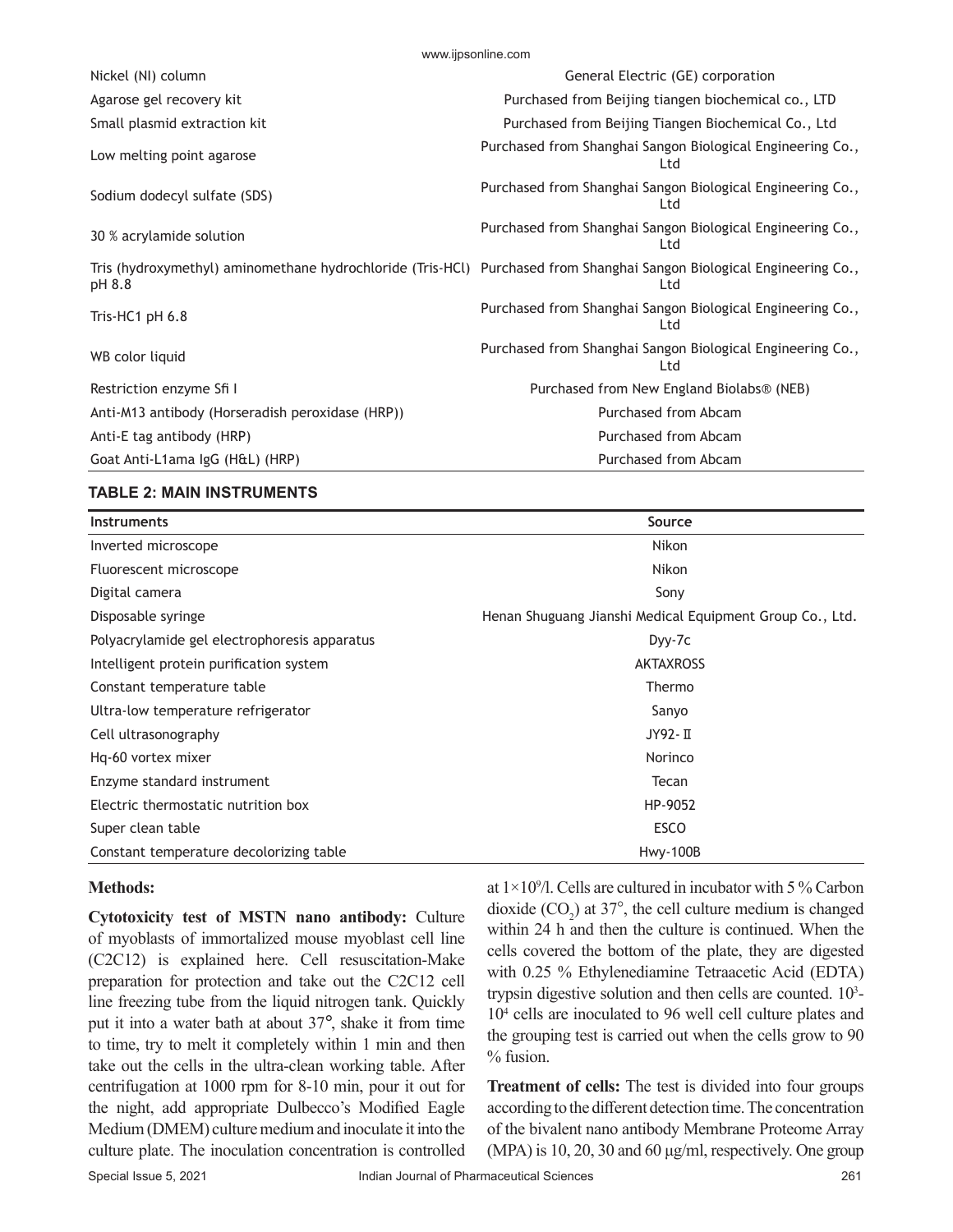is detected 12 h after treatment, the other group is detected 24 h after treatment. Each group is divided into four subgroups, which are three treatment subgroups and one control subgroup. Each treatment group is set with four replicates and each cell culture hole is set with one replicate. Using the inverted microscope $[12,13]$ , the growth morphology of the cells is observed and recorded by image.

Detection of cytotoxicity by 3-(4,5-dimethylthiazol-2-yl)-2,5-diphenyl tetrazolium bromide (MTT)-MTT cell technology is used to detect the proliferation and cytotoxicity of nano antibody to myoblasts.

According to the operation of cell culture as described above in this experiment, the number of cells is determined, the concentration of cell suspension is adjusted, 60 μl cells (cell number 104 /well) are inoculated into 96 well cell culture plate<sup>[14]</sup> and cultured at 37<sup>°</sup> with 5 %  $CO_2$  for 2 h. When all cells adhere to the wall, the upper culture medium is carefully removed and diluted nano antibody is added. In the same way as the treatment given in the above experiment, the Phosphate Buffered Saline (PBS) control group, blank control group and the observation group with the concentration of 10, 20, 30, 60 μg/ml of bivalent nano antibody MPA are set at the same time. Each group is set with zero adjustment holes (cell culture solution, MTT solution, formazan solution). Each group is set with four repeated average values and MTT is counted at 3 h, 6 h, 12 h, 24 h and 48 h respectively. The culture medium in each hole is discarded with a discharge gun, 20 μl fresh cell culture medium and 10 μl MTT solution are added, and cultured continually for 4 h. Then, the culture solution<sup>[15]</sup> of each hole is discarded with a discharge gun and 30 μl/hole formazan solution are added. The culture plate is placed on the shaking table and shaken for 10 min at a low speed. Then each hole becomes transparent purple solution, which represents the full dissolution of crystal. The absorbance value of each group is detected at Optical Density (OD) 490 nm of the microplate reader. All data are analyzed by two-way Analysis of Variance (ANOVA) with GraphPrism 6 software.

# **Repeated verification of bivalent sheep MSTN nano antibody on mice:**

Animal experiment-30 Kunming mice of 1 mo old with a weight of 15 g are bought from Xinjiang Medical University and then the mice are fed in the laboratory for 3 d to observe the growth changes. The monitored Kunming mice are selected for subsequent experiments and randomly divided into three groups: PBS group, monovalent group, bivalent group, 10 in each group, for experimental verification. Injection and weighing experiments are carried out every other day. Each PBS

group is injected with 30 μl PBS as the control group; the monovalent group is injected with 30 μl  $(60 \mu g)$ monovalent sheep MSTN nano antibody; the bivalent group is injected with 30 μl  $(60 \mu g)$  bivalent sheep MSTN nano antibody. The mice are weighted firstly, then injected and the state of mice are observed and recorded.

**Anatomical observation of muscle volume changes:** The mice are killed with their necks broken and their hind limbs are separated to weigh the two hind legs.

**Making sections to observe the changes of muscle tissue:** The adductor longus muscle of mouse leg is taken to make muscle fiber section and histological observation. The number of muscle fibers is statistically analyzed.

# **RESULTS AND DISCUSSION**

Cell morphology is observed. The morphology of C2C12 myoblasts does not change after being infected by MPA and Mitogen-Activated Protein Kinase (MPK). After 12 and 24 h of MPA treatment, compared with normal cells, there is no significant difference in the growth shape and quantity between PBS control cells and cells treated with different concentrations. The outline of the cells is clear, the cells are spindle or fibrous and the shape is long and thin (fig. 1 and fig. 2).

MTT test results are shown below. After two-factor ANOVA (interaction), the nano antibody of different concentrations has no toxic effect on C2C12 cells. The cells grow regularly with the prolongation of culture time. At 12 h, the number of cells reaches the peak. After 48 h, the number of cells in each group decreases regularly. There is no significant difference between groups,  $p > 0.05$ and the experimental results are reliable (fig. 3).

30 Kunming mice are used in the experiment, from January 26, 2016 to February 22, 2016, for a total of 30 d. Each PBS group is injected with 30 μl PBS as the control group; the monovalent group is injected with 30 μl  $(60$ μg) monovalent sheep MSTN nano antibody; the bivalent group is injected with 30 μl  $(60 \mu g)$  bivalent sheep MSTN nano antibody.

After the experiment, the mice are treated. There is no difference in the final total body weight among the control group, monovalent nano antibody and bivalent nano antibody. There is no significant difference in promoting weight gain (Table 3).

The tissues between the two hind limbs are dissected and observed. It is found that the muscle of the bivalent sheep MSTN nano antibody group is fuller than that of the control group (fig. 4). The legs are separated and weighed separately (Table 4).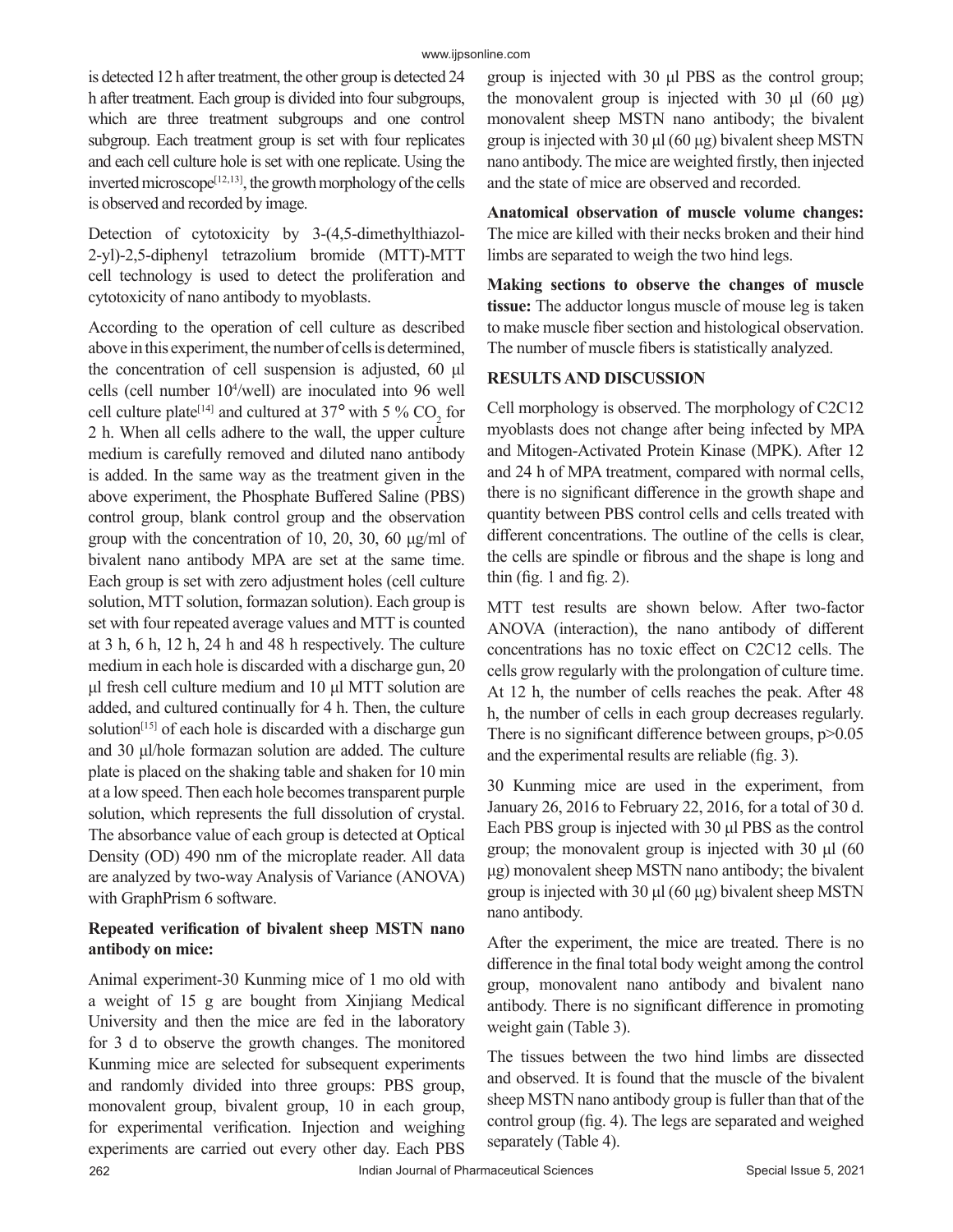www.ijpsonline.com



**Fig. 1: Cell morphology after 12 h (20), (A) Normal cells; (B) The role of the cells after PBS; (C-F) The role of the cells after polyclonal antibody protein for 10, 20, 30, 60 µg/ml, respectively**



**Fig. 2: Cell morphology after 24 h (200), (A) Normal cells; (B) The role of the cells after PBS; (C-F) The role of the cells after polyclonal antibody protein for 10, 20, 30, 60 µg/ml, respectively**



**Fig. 3: MTT assay, (** ) 1:1000; ( ) 1:100; ( ) 1:10; ( ) 0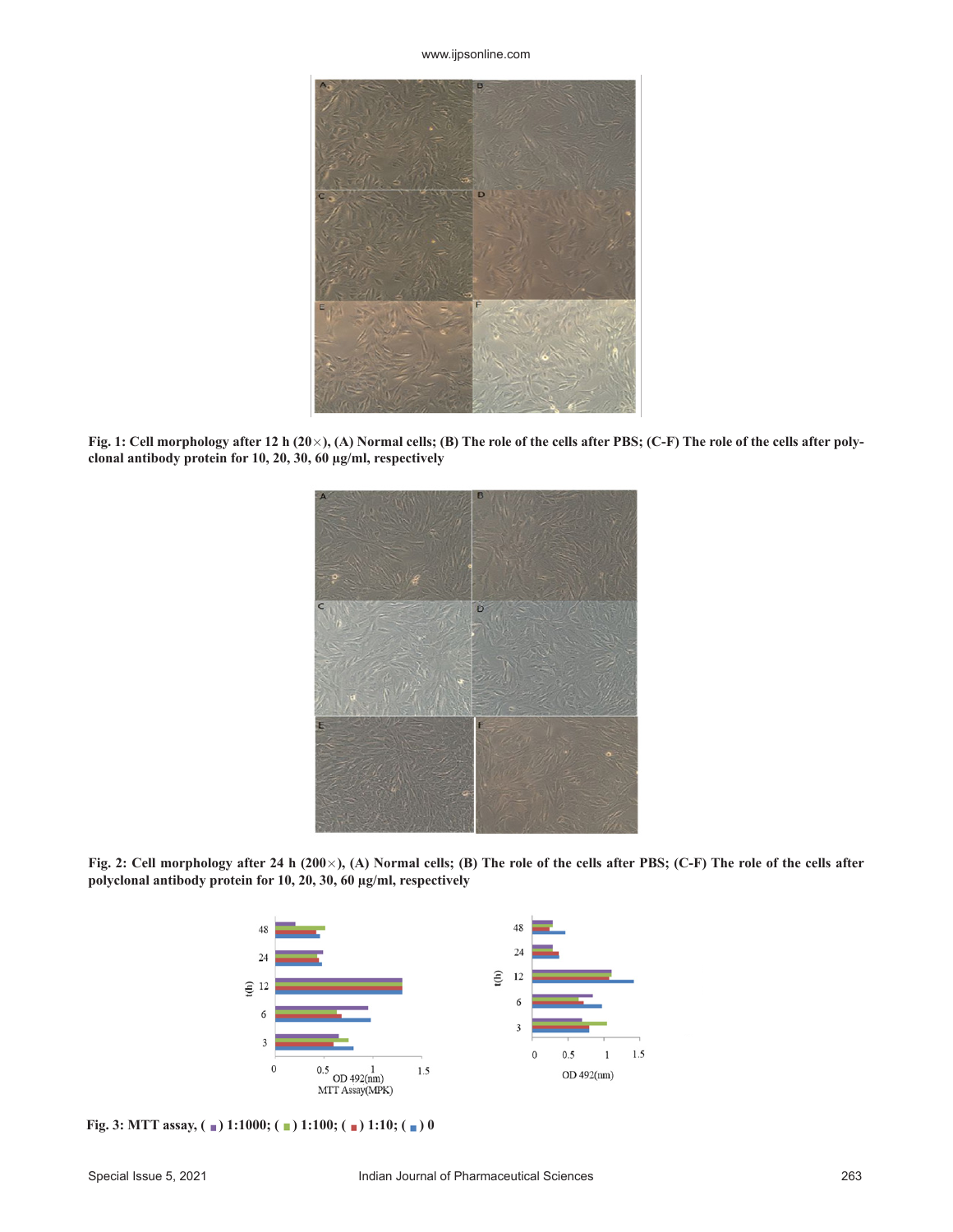## **TABLE 3: MOUSE BODY WEIGHT**

| Group      | Weight (g)       |
|------------|------------------|
| PBS        | $40.85 \pm 2.87$ |
| Monovalent | $40.78 \pm 2.17$ |
| Bivalent   | $39.38 \pm 1.18$ |

Note: PBS-PBS injected control group; Monovalent-Injection unit of sheep MSTN nanobodies; Bivalent-Sheep MSTN injection of bivalent nano antibody



**Fig. 4: Mouse two hind limbs muscle morphology diagram, PBS: PBS injected control group; Monovalent: Injection unit of sheep MSTN nanobodies; Bivalent: Sheep MSTN injection of bivalent nano antibody**

#### **TABLE 4: MOUSE HINDLIMB WEIGHT**

| Group      | Weight (g)      |
|------------|-----------------|
| <b>PBS</b> | $5.33 \pm 0.33$ |
| Monovalent | $5.46 \pm 0.18$ |
| Bivalent   | $5.62 \pm 0.31$ |

Note: PBS-PBS injected control group; Monovalent-Injection unit of sheep MSTN nanobodies; Bivalent-Sheep MSTN injection of bivalent nano antibody

It can be observed that the bivalent nano antibody group has full muscle. The right hind legs are separated, compared and weighed, as shown in fig. 5.

It is found from leg weighing that the difference between bivalent nano antibody and monovalent nano antibody is very significant  $(p=0.004<0.01)$  and the difference between bivalent nano antibody and control group is also very significant ( $p=0.000<0.01$ ) (Table 5).

The two groups of pictures are enlarged and compared more intuitively. The hind limb of bivalent nano antibody group is significantly larger than that of monovalent nano antibody group and monovalent nano antibody group is larger than that of control group, as shown in fig. 6.

Because of the small size and easy to obtain, the experimental operation is simple and the effect is fast, so in this paper, the toxicity effect and muscle morphology of the sheep nano MSTN antibody in mice are verified. The whole mouse contains a large number of bones and other tissues. In the hind limb, the proportion of muscle is large and it is easy to separate, which is more representative. Therefore, the hind limb is separated and the muscle growth contrast experiment is carried out to determine the effect of sheep nano antibody.

The toxicity of MSTN nano antibody is not clear. Therefore, the proliferation and cytotoxicity of the nano antibody to myoblasts are detected by MTT technology. The safety of the antibody is determined by the toxicity grouping experiment at different concentrations. The experimental results show that (fig. 1 and fig. 2) there is no change in the morphology of the infected cells<sup>[16]</sup>. After 12 h and 24 h of treatment, the cells in the experimental pores treated with different concentrations have no significant difference in the growth shape and quantity. Therefore, it can be inferred that the nano antibodies of different concentrations have no toxicity to the cells.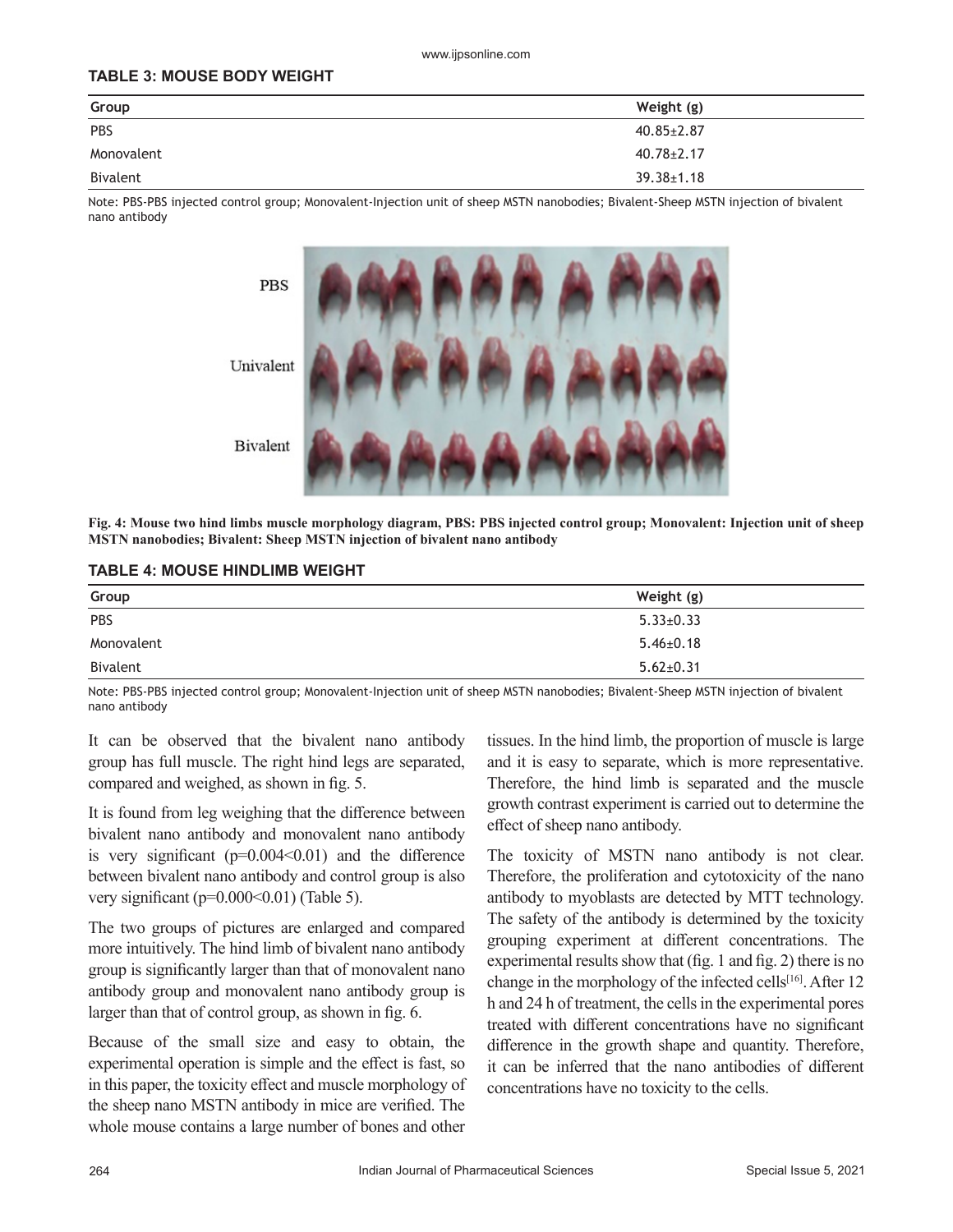#### www.ijpsonline.com



**Fig. 5: Mouse right hind limb muscle morphology diagram, PBS: PBS injected control group; Monovalent: Injection unit of sheep MSTN nanobodies; Bivalent: Sheep MSTN injection of bivalent nano antibody**

#### **TABLE 5: MICE WITH UNILATERAL HINDLIMB WEIGHT**

| Group      | Weight (g)      |
|------------|-----------------|
| PBS        | $1.34 \pm 0.12$ |
| Monovalent | $1.59 \pm 0.13$ |
| Bivalent   | $1.82 \pm 0.19$ |

Note: PBS-PBS injected control group; Monovalent-Injection unit of sheep MSTN nanobodies; Bivalent-Sheep MSTN injection of bivalent nano antibody



#### **Fig. 6: Mouse two hind limbs and right hind limb muscle morphology diagram, PBS: PBS injected control group; Monovalent: Injection unit of sheep MSTN nanobodies; Bivalent: Sheep MSTN injection of bivalent nano antibody**

Through the detection of cells at different time points, it is found that the number of cells increase regularly with the prolongation of culture time and reach the peak at 12 h (fig. 3), while the number of cells decrease regularly after 48 h. The experimental results verify that MSTN nano antibody has no side effect on cell growth and muscle cells can grow normally after use.

Repeated experiments on mice verify that the nano antibody mainly has the effect of promoting muscle growth. By comparing the data of the two groups, it can be found that the bivalent nano antibody group has no significant difference with other groups in total body weight, but has significant difference with other groups in rear limb weight and is the heaviest group in each group. In Table 3, there is no significant difference between the bivalent nano antibody group and the other two groups, but in Table 5, the difference between the bivalent nano antibody group and the other two groups is extremely significant<sup>[17]</sup>. In the repeated experiments of mice, the bivalent nano antibody group is the lowest in total body weight, but the bivalent nano antibody group is the highest in leg muscle weight. It shows that the proportion of muscle in bivalent nano antibody group is the maximum and the muscle content in the body is also the maximum $[18]$ .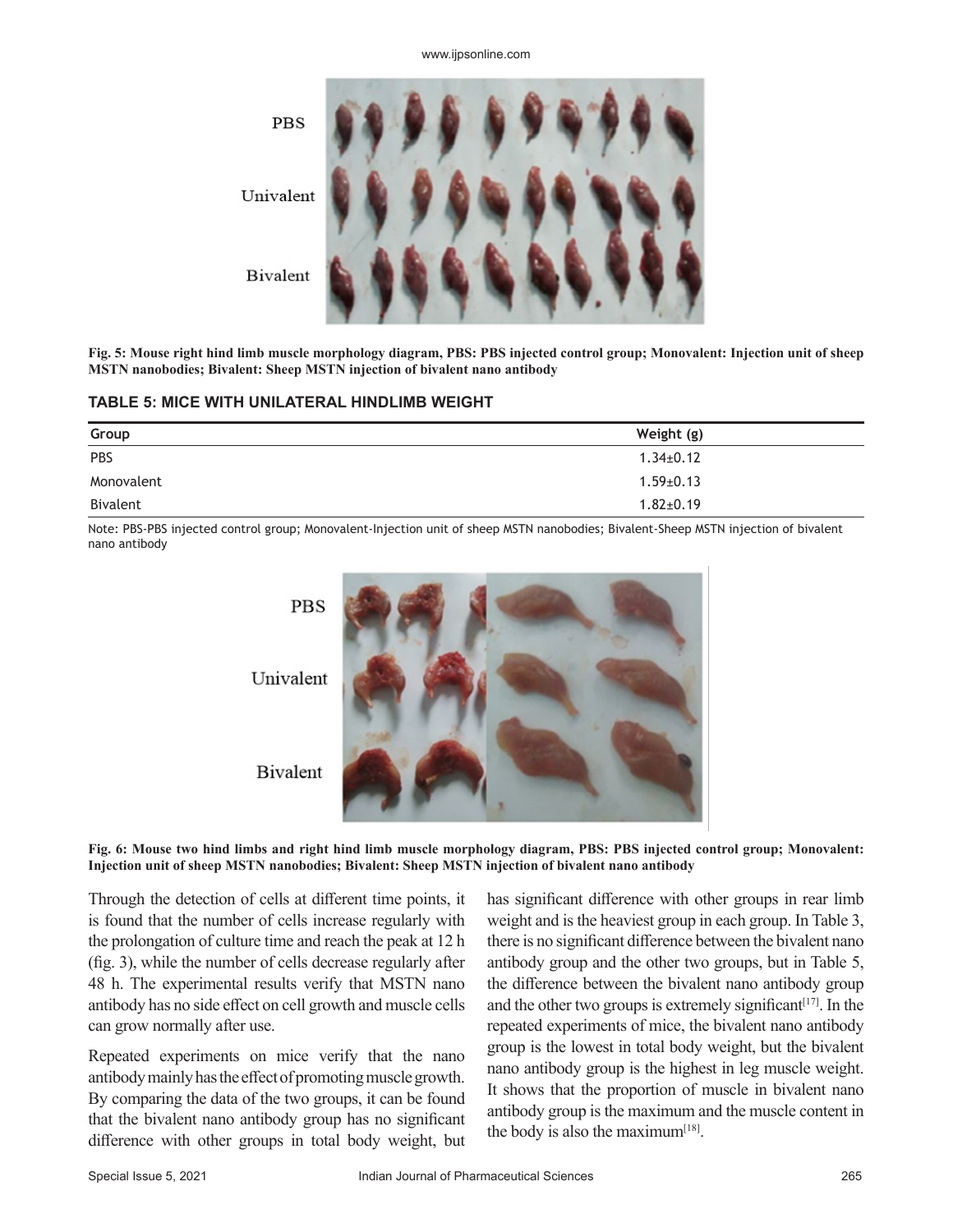The muscle volume of the monovalent sheep MSTN nano antibody group is significantly smaller than that of the bivalent sheep MSTN nano antibody group, indicating that the effect of promoting muscle growth of the bivalent sheep MSTN nano antibody group is better than that of the monovalent sheep MSTN nano antibody group $[19]$ . The body weight gain of monovalent sheep MSTN nano antibody group is similar to that of PBS control group and the net weight gain is similar to that of PBS control group, but the muscle volume is significantly larger than that of PBS control group; while that of bivalent sheep MSTN nano antibody group is almost smaller than that of PBS control group in terms of weight gain and net weight gain, but the muscle volume is much larger than that of PBS control group. Therefore, the main function of MSTN nano antibody is to promote muscle growth, especially the muscle growth of limbs.

The muscle tissue volume of the bivalent sheep MSTN nano antibody group is significantly larger than that of the monovalent sheep MSTN nano antibody group and there is also a significant difference between the monovalent sheep MSTN nano antibody group and the PBS control group. Through comparison, it is found that the growth promoting function of the bivalent sheep MSTN nano antibody group is significantly higher than that of the monovalent sheep MSTN nano antibody group<sup>[20,21]</sup>.

In this paper, the effect of sheep nano antibody on the movement of human tissue flap muscle is studied. By studying the toxic effect of sheep nano antibody on mouse C2C12 myoblasts and its effect on the morphology of tissue muscle, we can judge whether sheep nano antibody can be used in human tissue flap muscle, solve the problem of human muscle atrophy in medicine and recover and improve the ability of movement of human muscle. The cytotoxicity test of MSTN nano antibody shows that at different concentrations, the nano antibody would not affect the normal growth of cells over time, so it knows that the bivalent sheep MSTN nano antibody has no side effects on human tissue flap muscle cells and can be applied to human tissue flap muscle. Moreover, the bivalent sheep MSTN nano antibody has a greater impact on muscle morphology and the effect of bivalent sheep MSTN nano antibody on improving muscle morphology is particularly significant. In conclusion, sheep nano antibody is proved to be safe and reliable, which can be used to improve the movement ability of human tissue flap muscle and restore the muscle shape of patients with muscle atrophy.

### **Conflict of interests:**

The authors declared no conflict of interest.

## **REFERENCES**

- 1. Deng K, Ma T, Wang Z, TanTai W, Nie H, Guo Y, *et al.* Effects of *Perilla frutescens* seed supplemented to diet on fatty acid composition and lipogenic gene expression in muscle and liver of Hu lambs. Livest Sci 2018;211:21-9.
- 2. Çetin S, Yur F. Levels of trace elements in muscle and kidney tissues of sheep with fluorosis. Biol Trace Elem Res 2016;174(1):82-4.
- 3. Sen U, Sirin E, Yildiz S, Aksoy YÜ, Ulutas Z, Kuran M. The effect of maternal nutrition level during the periconception period on fetal muscle development and plasma hormone concentrations in sheep. Animal 2016;10(10):1689-96.
- 4. Yaghfoori S, Razmi GR, Mohri M, Razavizadeh AR, Movassaghi AR. An experimental ovine Theileriosis: The effect of *Theileria lestoquardi* infection on cardiovascular system in sheep. Acta Trop 2016;161:55-61.
- 5. Liu W, Chen X, Ni X. The modified temporalis muscle flap in reconstruction of palate and temporal deformity. Acta Otolaryngol 2017;137(8):899-902.
- 6. Rubayi S, Gabbay J, Kruger E, Ruhge K. The modified Girdlestone procedure with muscle flap for management of pressure ulcers and heterotopic ossification of the hip region in spinal injury patients: A 15-year review with long-term followup. Ann Plast Surg 2016;77(6):645-52.
- 7. Hwang K, Choi JH, Kim JH. Improvement of nasojugal groove and wrinkles following a skin-muscle flap elevation through a subciliary approach to the orbital rim. J Craniofac Surg 2016;27(3):741-4.
- 8. Dat AD, Loh IW, Bruscino‐Raiola F. Free‐flap salvage: muscle only versus skin paddle-an Australian experience. ANZ J Surg 2017;87(12):1040-3.
- 9. Singh M, Li H, Caterson EJ, Talbot SG. Innervated free gracilis muscle transfer: An experimental model. J Craniofac Surg 2016;27(6):1515-6.
- 10. Yano T, Okazaki M, Tanaka K, Tsunoda A, Aoyagi M, Kishimoto S. Feasibility and advantage of a musclesparing laterally based pericranial flap. J Craniofac Surg 2016;27(3):552-7.
- 11. Xiong L, Huang L, Shimo SP, Li W, Yang X, Yan P. Multiresidue method for the screening of benzimidazole and metabolite residues in the muscle and liver of sheep and cattle using HPLC/PDAD with DVB-NVP-SO 3 Na for sample treatment. Chromatographia 2016;79(19):1373-80.
- 12. Yang HJ. Communication power supply monitoring system based on TCP/IP protocol. Chin J Power Sources 2016;40(6):1298-9.
- 13. Song HJ, Dong SW, Qu LL. Research on clock difference prediction using adaptive Kalman filter based on Sage window. Chin J Sci Instrum 2017;38:1809-16.
- 14. Peng W, Huang Q. Research on complex information system evolution process. J China Acad Electron Inf Technol. 2017;12(5):475-80.
- 15. Li XQ, Feng L, Zhao J. Design of the repetition-rate high voltage pulsed power by cold cathode trigger tube. J Power Supply 2016;14:33-7.
- 16. Sun HY. Based on multiple features fusion method of remote sensing image feature extraction. Comput Simul 2016;33(10):334-7.
- 17. Guo P, Sun Y, Li LH. Effect of Nano-TiO<sub>2</sub> on activity of *Azotobacter* in soil. J Jilin Univ (Sci Ed) 2017;55:1031-6.